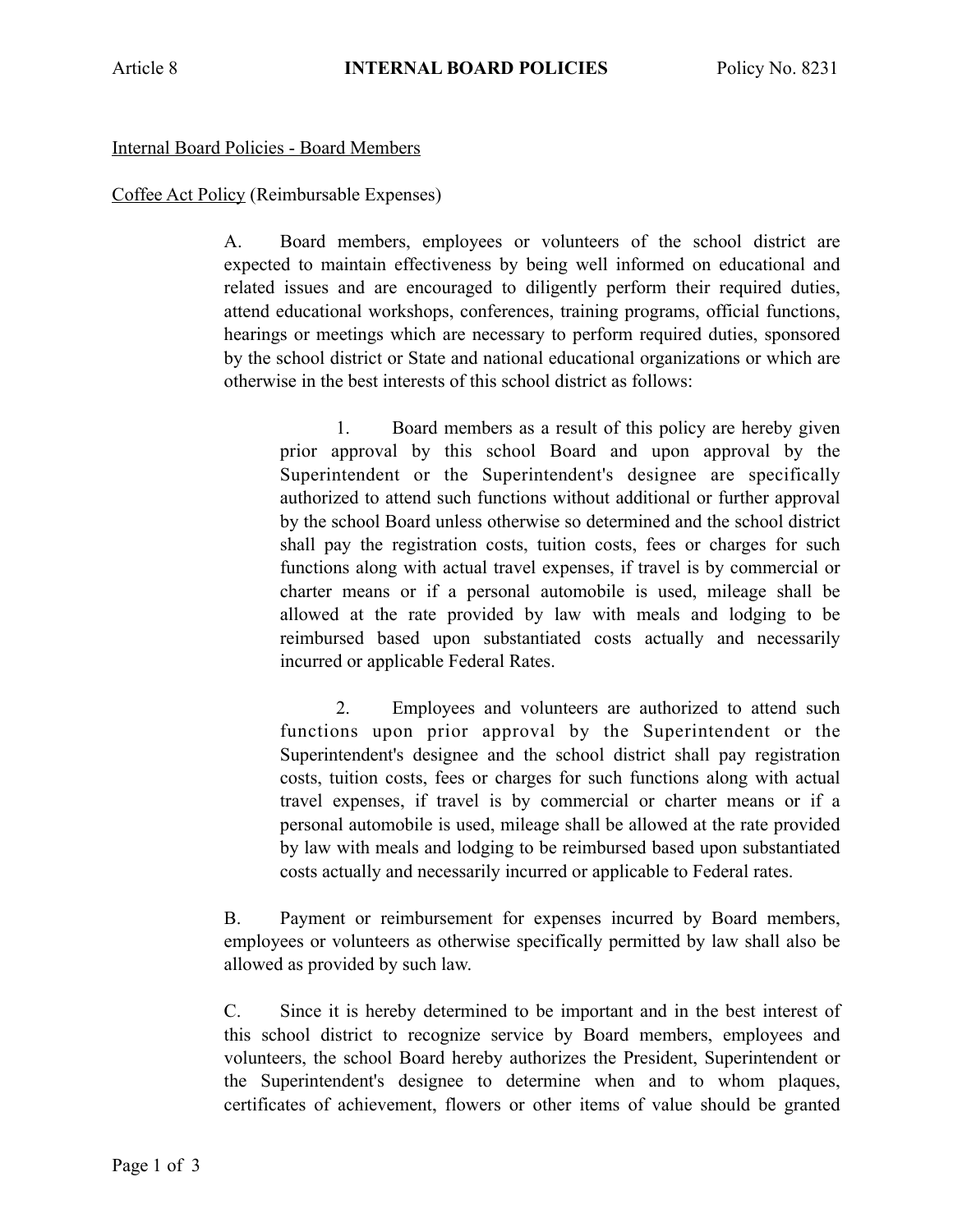provided that no such plaque, certificate, flowers or other item of value to be awarded shall cost more than \$50.00.

 D. School Board members are not paid members and when appropriate because of the timing, length or other factors, sandwiches or meals may be provided to School Board members, employees and volunteers attending public meetings or in other appropriate or necessary situations such as joint meetings with other governing bodies.

 E. That non-alcoholic beverages, cookies or other similar items may be provided to individuals attending public meetings, private meetings, discussions or public or private conferences as determined necessary or appropriate by the Superintendent or the Superintendent's designee to be in the best interest of this school district.

 F. Non-alcoholic beverages and meals may be provided for individuals while performing or immediately after performing relief, assistance or support activities in emergency situations or during or immediately following their participation in any activity approved by the School Board.

 G. In addition to the other matters covered and allowed by this policy, one recognition dinner each fiscal year may be held for Board members, employees or volunteers provided the maximum cost per person, which is hereby established for such dinner shall not exceed \$50.00 and further provided that such annual dinner may be held separately for employees of each department or separately for volunteers or any of them in combination.

 H. The authority necessary to carry out the provisions of this policy should be and is hereby delegated from the School Board to the designated officials so indicated herein.

 I. Nothing in this policy shall authorize the expenditure of public funds to pay for any expenses incurred by a spouse of a Board member, employee or volunteer unless the spouse is also a Board member, employee or volunteer.